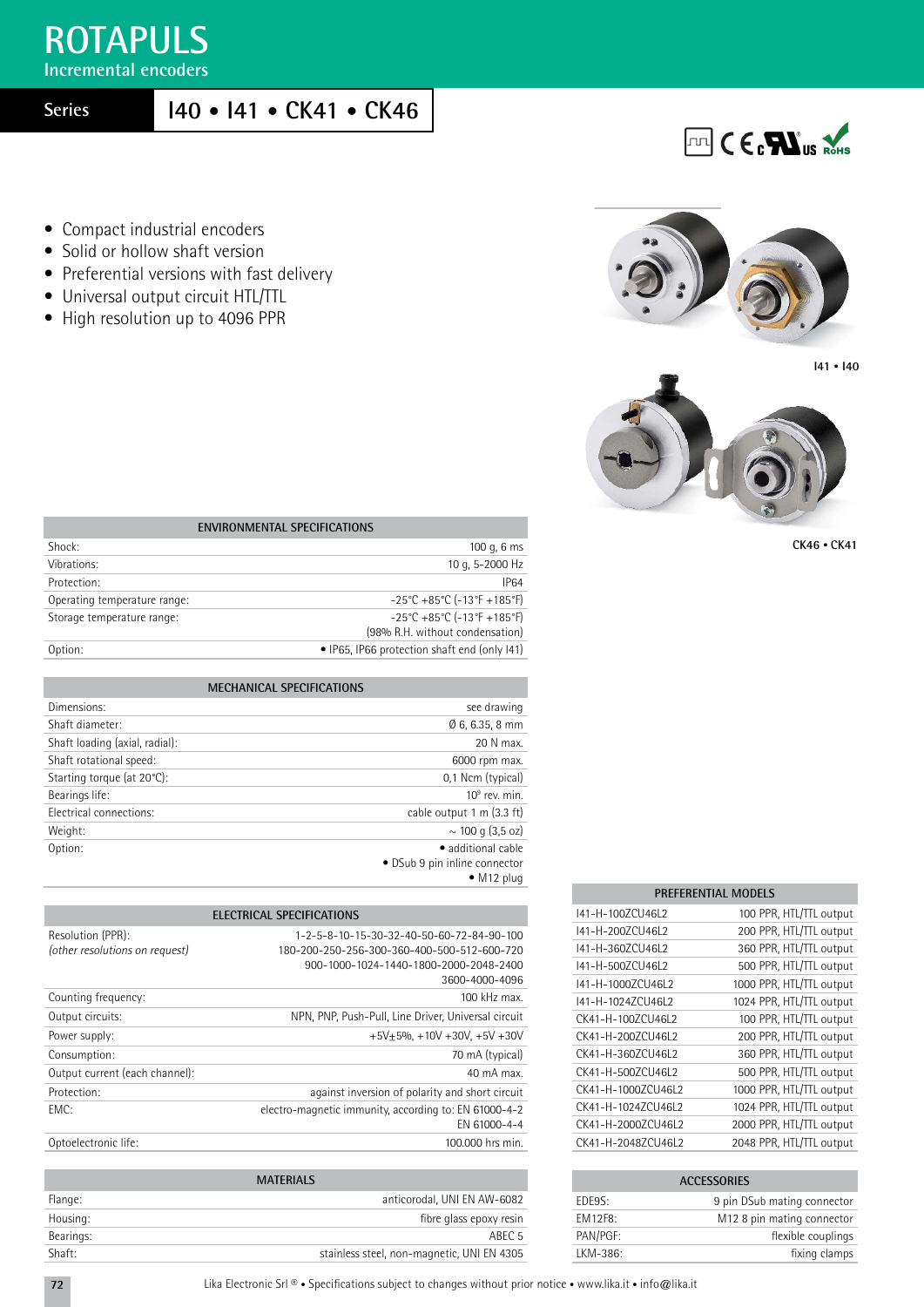$140$ 

 $|41$ 

 $\downarrow$ 

 $\emptyset$  3, 4

 $R25$ RZO





 $\overline{\mathcal{F}}$ 

 $38^\circ$ 



 $\ast$   $\emptyset$  8 bore deph + = 9mm





**CK41** 

CK46

73